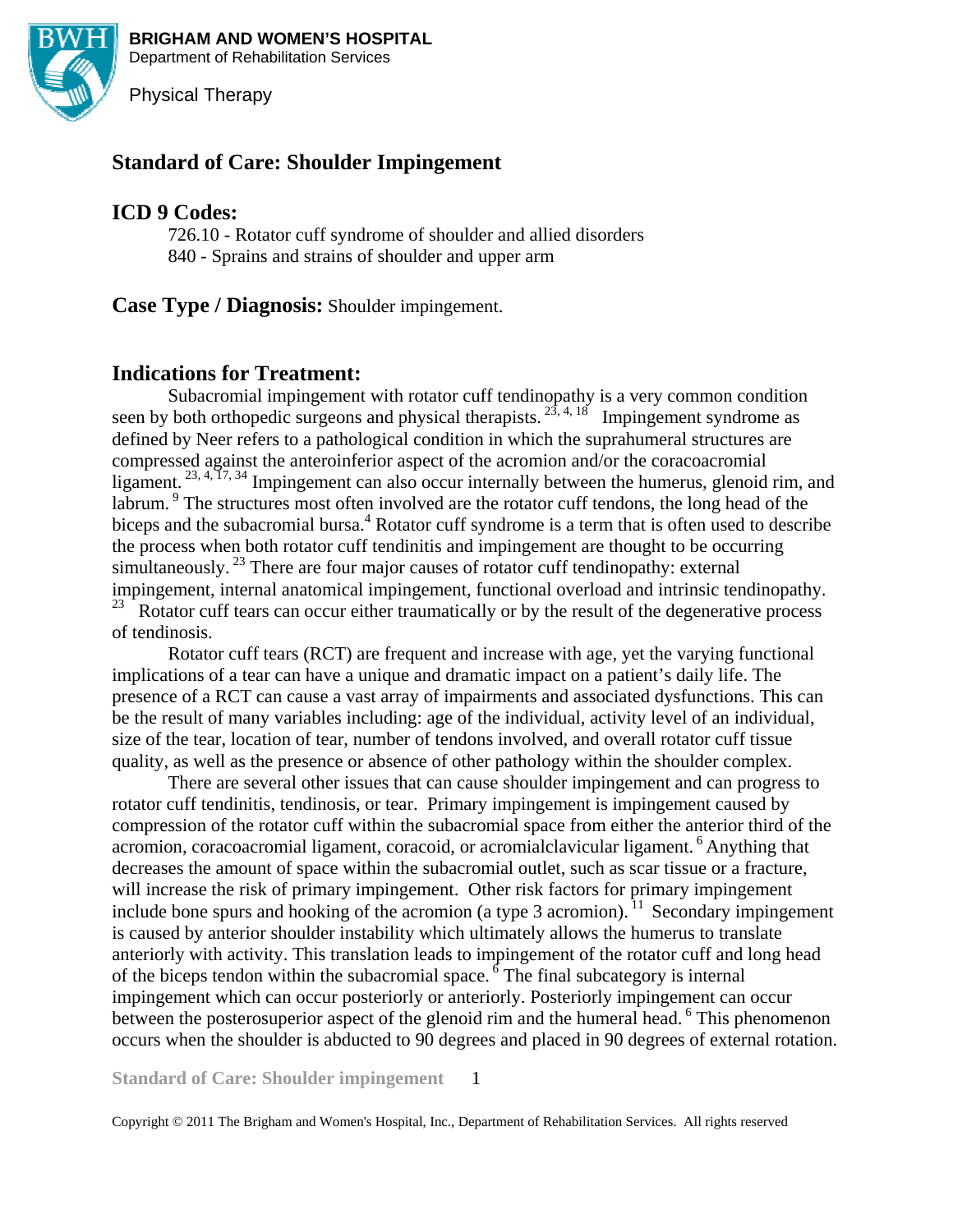<sup>6</sup> In this position the supraspinatus and infraspinatus tendons shift posteriorly allowing for impingement to occur.<sup>6</sup> Internal impingement can also occur anteriorly between the anterosuperior labrum and the rotator cuff. <sup>6</sup> Both types of internal impingement can lead to articular side tears as opposed to primary or secondary impingement which usually cause bursal side tears.<sup>6</sup> It is useful to consider the anatomy of the shoulder when discussing rotator cuff syndrome. It is a ball a socket joint consisting of the large humeral head and smaller glenoid fossa of the scapula. Given this discrepancy in size, the shoulder has very little bony and capsular stability. As a result of this, the shoulder joint has a very high degree of motion in many planes. At rest, the joint capsule plays some part in stabilizing the humerus. With the arm hanging at the side, the superior portion of the joint capsule, along with the coracohumeral ligament, are in a taut position. Little to no muscle contraction by the deltoid or the rotator cuff is needed to prevent inferior subluxation of the humeral head. This is true even if there is a slight amount of weight in the hand.  $\frac{11}{11}$  Given the lack of bony and capsular stability, the shoulder musculature plays an important role. The rotator cuff consists of four muscles: the supraspinatus, the infraspinatus, the teres minor and the subscapularis. Each of these muscles not only stabilizes the shoulder joint but also allows for normal biomechanical motion to occur at the glenohumeral joint.  $2^{3,13}$  The tendons of the rotator cuff merge with the joint capsule and form a continuous cuff that surrounds the anterior, posterior and superior portions of the humeral head. This continuity of fibers allows the cuff to provide dynamic stabilization of the joint.

With shoulder movement, there is increased reliance on musculature for stability. As soon as the arm is elevated in any plane, the joint capsule and coracohumeral ligament lose tension and no longer provide a stabilizing force to the humeral head. The shoulder joint must rely on the surrounding musculature, primarily the rotator cuff, to stabilize the humeral head. When the shoulder is elevated, the deltoid and the rotator cuff musculature develop a force couple. As the deltoid contracts and begins to elevate the humerus, it also causes the humeral head to glide superiorly. At the same time the rotator cuff musculature contracts to depress the head of the humerus and centralized it in the glenoid fossa. If this depression doesn't occur, the humeral head will rise with the force of the deltoid and abut against the underside of the acromion with elevation over 90 degrees. With humeral head depression, the shoulder can then be elevated to approximately 120 degrees. The remaining 60 degrees of shoulder flexion comes from the synchronous motion of the scapula. 23

 In the normal individual there can be anywhere from six to ten millimeters of space between the undersurface of the acromion and the greater tuberosity.  $23,17$  About half of that space is occupied by the supraspinatus tendon. There is believed to be some light contact between the rotator cuff tendons and the acromion, even in individuals with normal kinematics of the shoulder  $23,17$  If the rotator cuff is functioning in an adequate manner the contact between these two structures is minimized and irritation from impingement will not occur.  $^{23}$ 

**Standard of Care: Shoulder impingement**   $\mathcal{L}$ Early recognition of rotator cuff disease began in the mid 1930's from the work of Codman where he described the critical zone of the supraspinatus near its insertion, where most tears occur.<sup>22</sup> In the mid 1940's Moseley felt that there was a significant age-related decline in vascularity, which contributed to the tendon becoming vulnerable to compression and attrition especially with excessive use.<sup>24</sup> The most common area for lesions is the supraspinatus portion of the cuff and to a lesser extent, the infraspinatus portion of the cuff, partially due to the poor vascularity of in this region. In the 1970's it was thought that there was a higher level of avascularity in the cuff when the arm was adducted and that it seemed to go away as the arm was abducted.<sup>29</sup> This led to the idea that recurrent injury to the rotator cuff is the result of compression between the acromion and humeral head. Neer has advanced the treatment and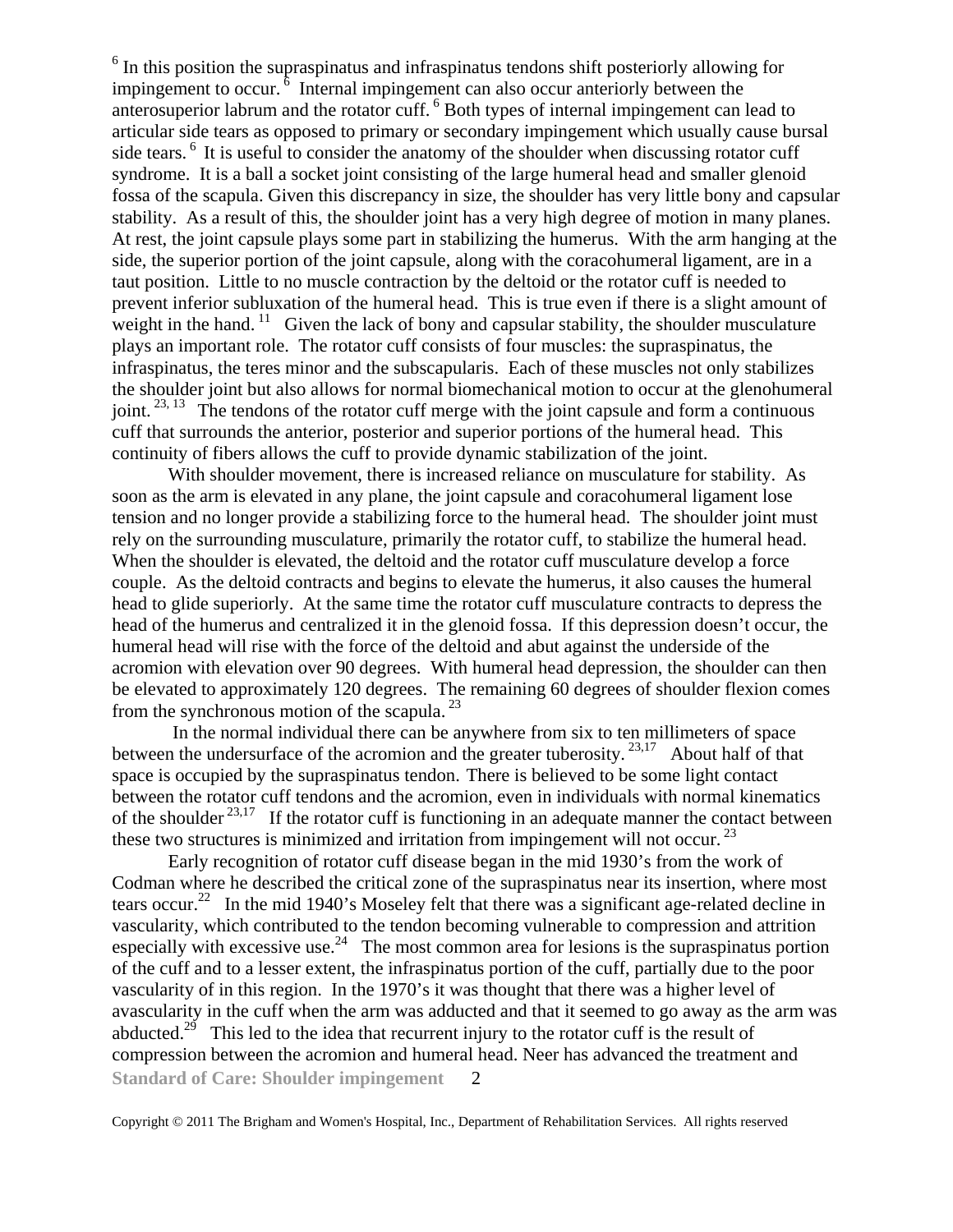surgical management of rotator cuff tears. He has devised a staging system for rotator cuff disease. $^{26}$  (Table 1)

| <b>Stage</b>                              | Age   | <b>Clinical Course</b>          | <b>Treatment</b>                                      |
|-------------------------------------------|-------|---------------------------------|-------------------------------------------------------|
| $I - Edema$ and<br>Hemorrhage             | < 25  | Reversible                      | Conservative                                          |
| $II$ – Fibrosis and<br>tendinitis         | 25-40 | Recurrent Pain with<br>activity | Consider subacromial<br>decompression                 |
| $III - Bone$ spurs and<br>tendon ruptures | >40   | Progressive<br>Disability       | Subacromial<br>decompression and<br>rotator cuff tear |

**Table 1.** *Neer's classification of rotator cuff disease.* 

This staging system is widely recognized and an appropriate guideline for most rotator cuff management. However, it has been thought to be less appropriate for the throwing athlete since the degenerative process is usually accelerated secondary to the repetitive stresses applied to the shoulder.<sup>22</sup> In addition, it is very broad and lacks the specificity needed to truly describe the vast array of rotator cuff tears. The type and severity of presentation of rotator cuff tears varies considerably between patients as there are so many factors that influence the rotator cuff.<sup>35</sup> It has been suggested that a classification system should take into account the extent of the lesion and its topography based on an anatomic-pathologic system. Some classification systems of rotator cuff tears only report the greatest diameter of the tear after excision of the necrotic edges.<sup>1</sup>

Patte devised a more specific classification system of rotator cuff tears during the 1980's from the findings of 256 cuff repairs. The classification is based on the: (1) extent of the tear, (2) topography of the tear in the sagittal plane, (3) topography of the tear in the frontal plane, (4) trophic quality of the muscle of the torn tendon, and  $(5)$  state of the long head of the biceps.<sup>19</sup> (Table 2)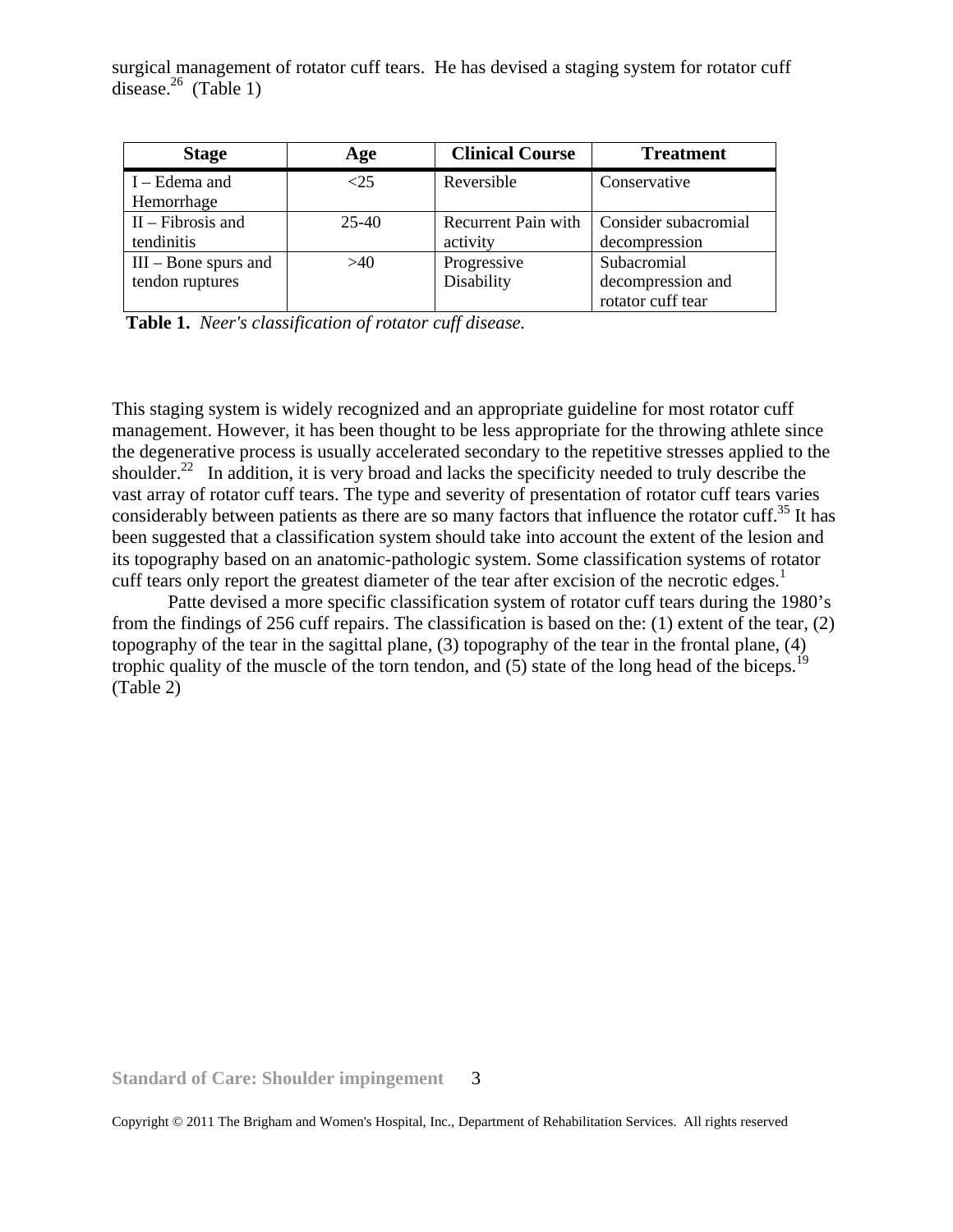## **Extent of Tear**

Group I: Partial tears or full-substance tears measuring less than 1 cm in sagittal diameter at bony attachment (enthesis)

- a. Partial thickness tear bursal surface
- b. Partial thickness tear articular surface
- c. Full thickness tear subcentimeter

Group II: Full thickness tear of entire supraspinatus

Group III: Full thickness tear involving more than one tendon

Group IV: Massive tear with secondary OA

#### **Topography of Tear in Sagittal Plane**

Segment 1: Subscapularis Tear

Segment 2: Coracohumeral ligament tear

Segment 3: Isolated supraspinatus tear

Segment 4: Tear of entire supraspinatus and one-half of infraspinatus

Segment 5: Tear of supraspinatus and infraspinatus

Segment 6: Tear of subscapularis, supraspinatus and infraspinatus

#### **Topography of Tear in Frontal (Coronal Oblique) Plane**

Stage 1: Proximal stump close to enthesis (bony insertion)

Stage 2: Proximal stump at head of humeral head

Stage 3: Proximal stump at level of glenoid

#### **Quality of Muscle**

**State of the LHB (long head of biceps)**

**Table 2**. *Patte Classification System of Rotator Cuff Tears*

Careful consideration of the anatomy, stages of rotator cuff impingement and tears, as well as the many possible underlying causes that contribute to rotator cuff syndrome will assist the physical therapist with efficient and effective evaluation and treatment.

### **Contraindications / Precautions for Treatment:**

No significant contraindications or precautions for treatment other then possible systemic issues.

## **Evaluation:**

**Medical History**: Review medical history questionnaire (on an ambulatory evaluation), patient's medical record and medical history reported in the Hospital's Computerized Medical Record. Review any diagnostic imaging, tests, work up and operative report listed under LMR (Longitudinal Medical Record).

**History of Present Illness**: Review the length of time symptoms have been present, specific event of onset, and previous shoulder problems/symptoms prior to this episode. Make note of any new activities or exercise program that may contribute to injury.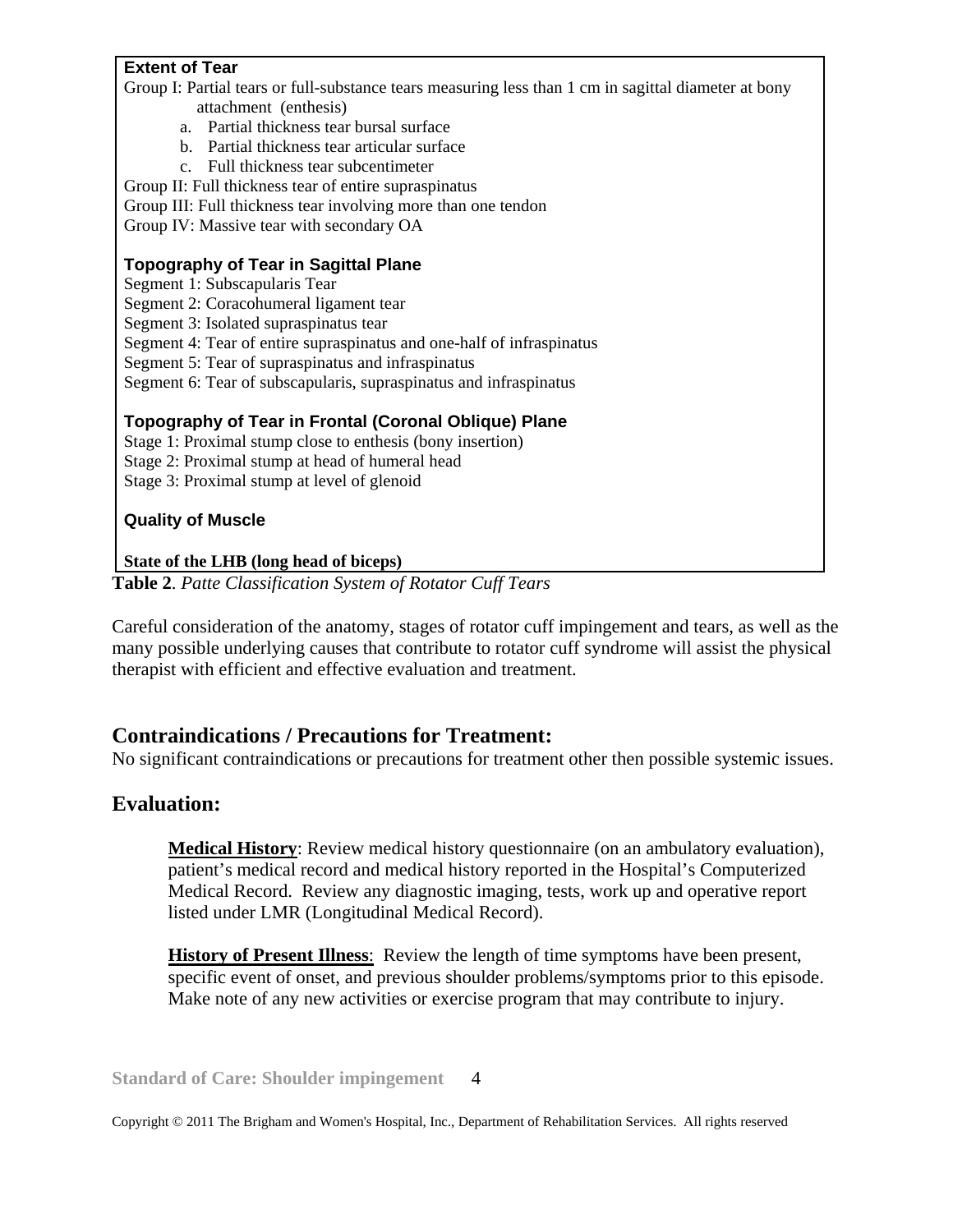**Social History**: Consider environmental barriers and ergonomics at home and workplace. Focus on repetitive overhead activities and lifting and extended time sitting at a computer or desk.

**Medications:** NSAIDS, analgesics, and possible injection of corticosteroid and/or lidocaine.

**Examination**<br>This section is intended to capture the most commonly used assessment tools for this case type/diagnosis. It is not intended to be either inclusive or exclusive of assessment tools.

**Pain:** As described using VAS or VRS. Note location, description and activities that increase or decrease symptoms.

**Palpation:** Palpate entire shoulder girdle, focusing on presence and extent of muscular atrophy and/or swelling. Pay particular attention to anterior structures (supraspinatus and biceps tendons), sub-deltoid bursa, and the cervical and midthoracic musculature.

**ROM:** Take goniometric measurements of active and passive shoulder motions, as well as elbow, wrist and cervical motion.

**Scapulo-humeral Rhythm:** Scapular kinematics is another key factor in impingement syndrome.  $^{23,27,10}$  The glenohumeral joint accounts for approximately two-thirds the range of motion found in the shoulder. The last 60 or so degrees of elevation are due to motions occurring at the scapula. Upward rotation of the scapula elevates the lateral edge of the acromion, which is necessary in preventing impingement under the lateral acromial edge. However, the posterior tipping of the scapula seems to be an even more important factor when it comes to impingement. When the scapula tilts posteriorly, the anterior portion of the acromion elevates away from the rising greater tuberosity during elevation of the shoulder. Both of these motions occur during normal shoulder kinematics decreasing the likelihood of impingement.

**Strength:** Manual Muscle Test the muscles of the shoulder, elbow and scapula. To aide in the accuracy of strength testing, hand held dynomometry(HHD) is optimal. HHD increases the objectivity of strength testing and allows for more accurate tracking of strength changes.

**Upper Quarter Screen:** Assess dermatomes, myotomes and reflexes of the upper extremity. If abnormal, further assessment of cervical spine is indicated.

**Posture/alignment:** Assess shoulder girdle musculature. Primary focus on sitting and standing upper quadrant and upper back posture. Patients tend to be at extremes of rounded shoulders and forward head with increased thoracic kyphosis.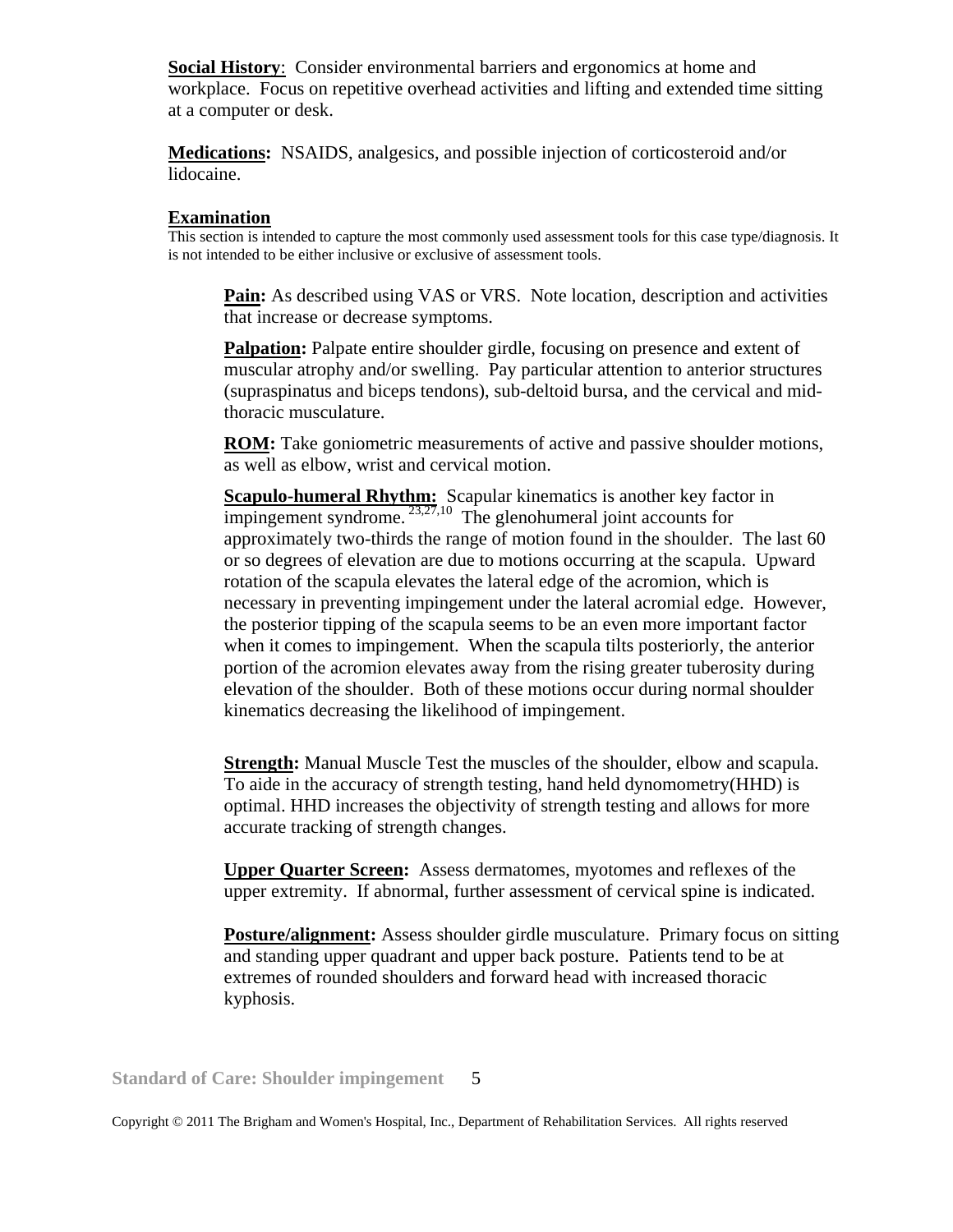**Joint Play:** Assess joint play of the shoulder to determine if hyper mobility or hypo mobility is present. With shoulder impingement it is not uncommon to find anterior laxity and posterior tightness. Assess thoracic spine joint mobility. Cervical mobility can be assessed if involvement is suspected.

## **Special Tests**<sup>19</sup>

- Hawkins-Kennedy Impingement
- Neer Impingement
- Drop Arm Sign
- Empty Can Test
- SLAPrehension
- Yergason
- Speeds
- External Rotation Lag Sign
- Hornblower's
- Subscapularis function can be assessed by lift off, belly press, and bear hug

The sensitivity and specificity of the Neer and Hawkins-Kennedy signs have been studied.  $4.18$  Both of the tests demonstrated a high sensitivity ranging from 75-92%. The specificity of the tests, however, was not as high with results ranging from 25-60%. This shows that a negative test is a good indicator that a shoulder impingement can be ruled out. However, a positive test does not necessarily predict the exact etiology of the symptoms. Please see the differential diagnosis section below. For a reference on how to perform each special test with sensitivity and specificity scores refer to Orthopedic Physical Examination Tests by Chad Cook and Eric Hegedus.

### **Functional Outcomes:**

The use of a shoulder specific functional capacity questionnaire is recommended

to establish initial status and track progress. Possible tools include:

- Simple Shoulder Test (SST)
- American Shoulder and Elbow Surgeon's Shoulder Evaluation Short Form (ASES-SF)
- Shoulder Pain and Disability Index (SPADI)

The SST  $^{15}$  and the ASES-SF<sup>3</sup>, and the SPADI  $^{31}$  are all standardized selfassessments of shoulder function and have been found to have fairly high responsiveness as well as high test-retest reliability when compared to other shoulder outcome tools. <sup>2</sup> The SST has a standardized response mean of 0.87, confidence interval 0.52, 1.22; while the ASES-SF had a standardized response mean of 0.93, confidence interval 0.57, 1.29. The intraclass correlation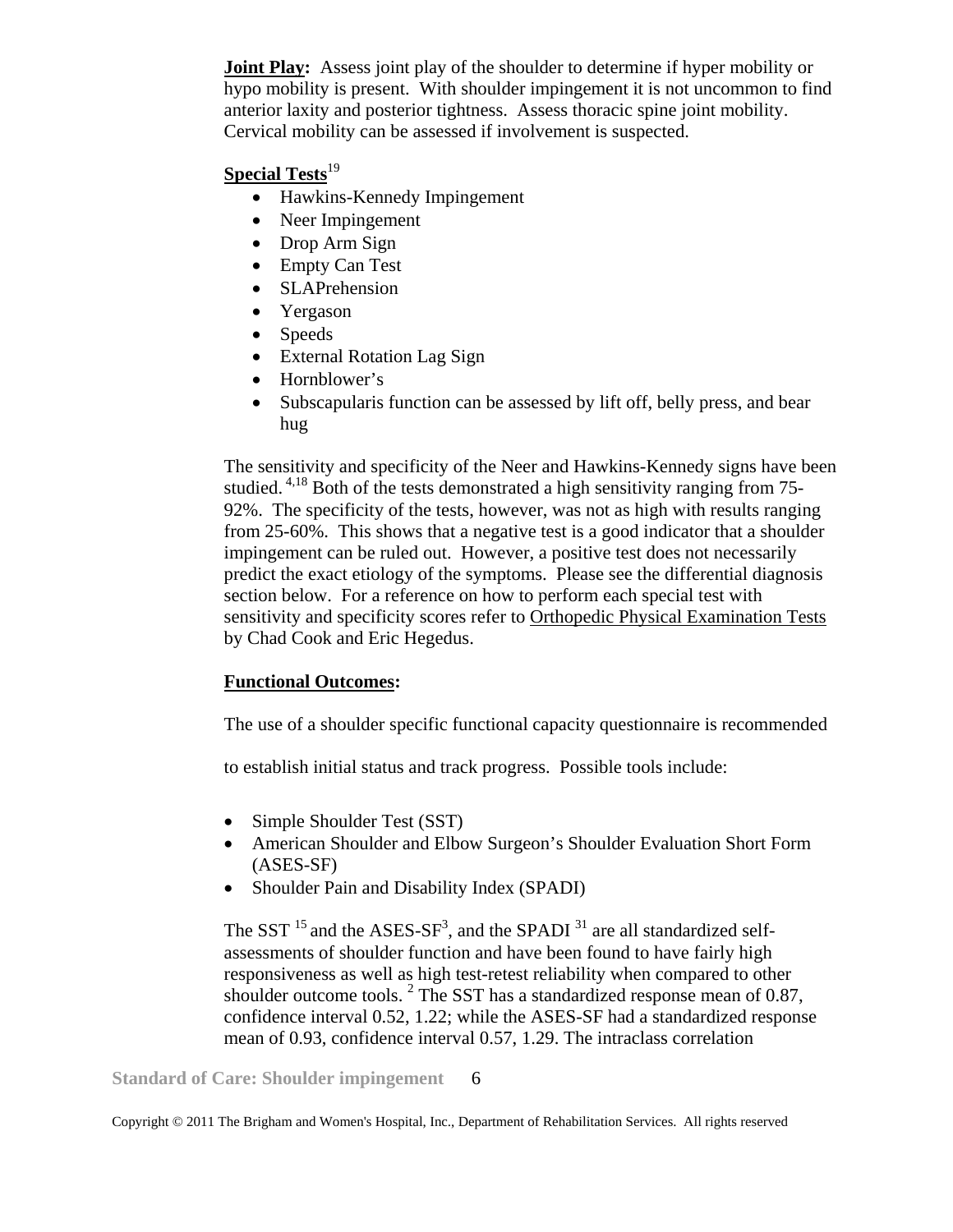coefficients for the SST and ASES-SF are 0.99 and 0.96, respectively. They both are very simple and quick for the subject and investigator to fill out. The SST has been shown to be sensitive for various shoulder conditions as well as sensitive in detecting changes in shoulder function over time.  $20,21$ 

#### **Differential Diagnosis**:

- Cervical radiculopathy or stenosis
- Labral tears
- Shoulder instability
- Osteroarthritis
- Rheumatoid arthritis
- Rotator cuff tear

## **Assessment:**

### (Establish Diagnosis and Need for Skilled Services)

**Problem List:** (individualized for each patient, but may include)

- Pain
- Postural Dysfunction
- Impaired ROM
- Impaired strength
- Impaired shoulder joint play
- Impaired thoracic joint mobility
- Impaired scapulo-humeral rhythm
- Impaired patient knowledge regarding diagnosis and home exercise program
- Decreased function, ADL performance, recreational activities

**Prognosis:** Good if there is no history of rotator cuff tear or other co-morbidities. Based on the literature, patients with shoulder impingement should do fairly well with therapy, especially if the patient is compliant with exercise program and able to limit aggravating factors at home and work. However, if a rotator cuff tear is present, outcomes may not be as favorable and referral to orthopedist may be warranted for further intervention.

Several studies have shown that treating shoulder impingement and rotator cuff disease with physical therapy and strengthening exercise for the rotator cuff musculature and scapular musculature leads to good outcomes with a reduction in pain and improved function. <sup>23, 7, 14, 32, 16</sup> Morrison et al, looked retrospectively at 616 patients who had shoulder impingement syndrome and found a majority of them had satisfactory results with strengthening.<sup>23</sup> A recent Cochrane review for interventions in shoulder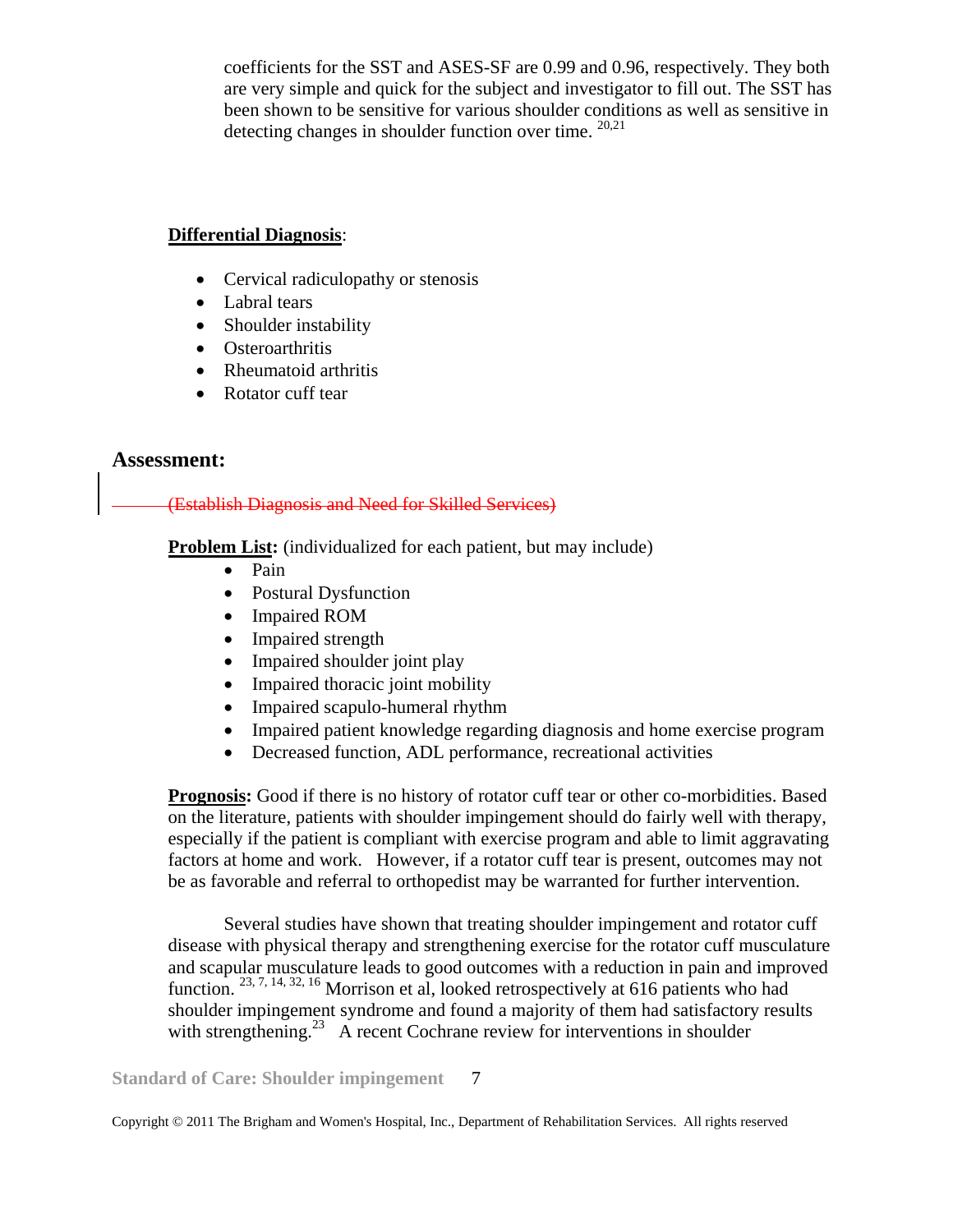impingement was done and it was found that exercise was a very effective treatment in terms of short term recovery in rotator cuff disease.<sup>7</sup>

- **Goals:** (Measurable parameters and specific timelines to be included on eval form) Goals of intervention are individualized to each patient's medical status and needs, but may include:
	- Patient self-manages pain
	- Improve posture
	- Increase range of motion
	- Increase strength
	- Improve scapulo-humeral rhythm
	- Increase function
	- Patient demonstrates awareness of proper posture and ergonomics
	- Patient demonstrates independence with progressed home exercise program

**Age Specific Considerations:** Consider tissue quality, postural changes, degenerative joint disease and other medical issues associated with aging.

## **Treatment Planning / Interventions**

| <b>Established Pathway</b>  | Yes, see attached. | X No |
|-----------------------------|--------------------|------|
| <b>Established Protocol</b> | Yes, see attached. | X No |

#### **Interventions most commonly used for this case type/diagnosis.**

This section is intended to capture the most commonly used interventions for this case type/diagnosis. It is not intended to be either inclusive or exclusive of appropriate interventions.

- Patient Education
- Passive range of motion (PROM)/Active assisted range of motion (AAROM)/Active range of motion (AROM)
- Posture, positioning, ergonomics education / training
- Strengthening of rotator cuff, shoulder and scapular musculature
- Joint mobilization of all joints of the shoulder girdle, cervical spine, and thoracic spine as indicated
- Modalities: ice, ultrasound, electrical stimulation, iontophoresis if indicated (see each specific SOC for procedural guidelines)
- Home exercise program

**Standard of Care: Shoulder impingement**  8 Of note, it has been concluded that a proper course of therapy for shoulder impingement not only includes strengthening of the rotator cuff muscles but also that of the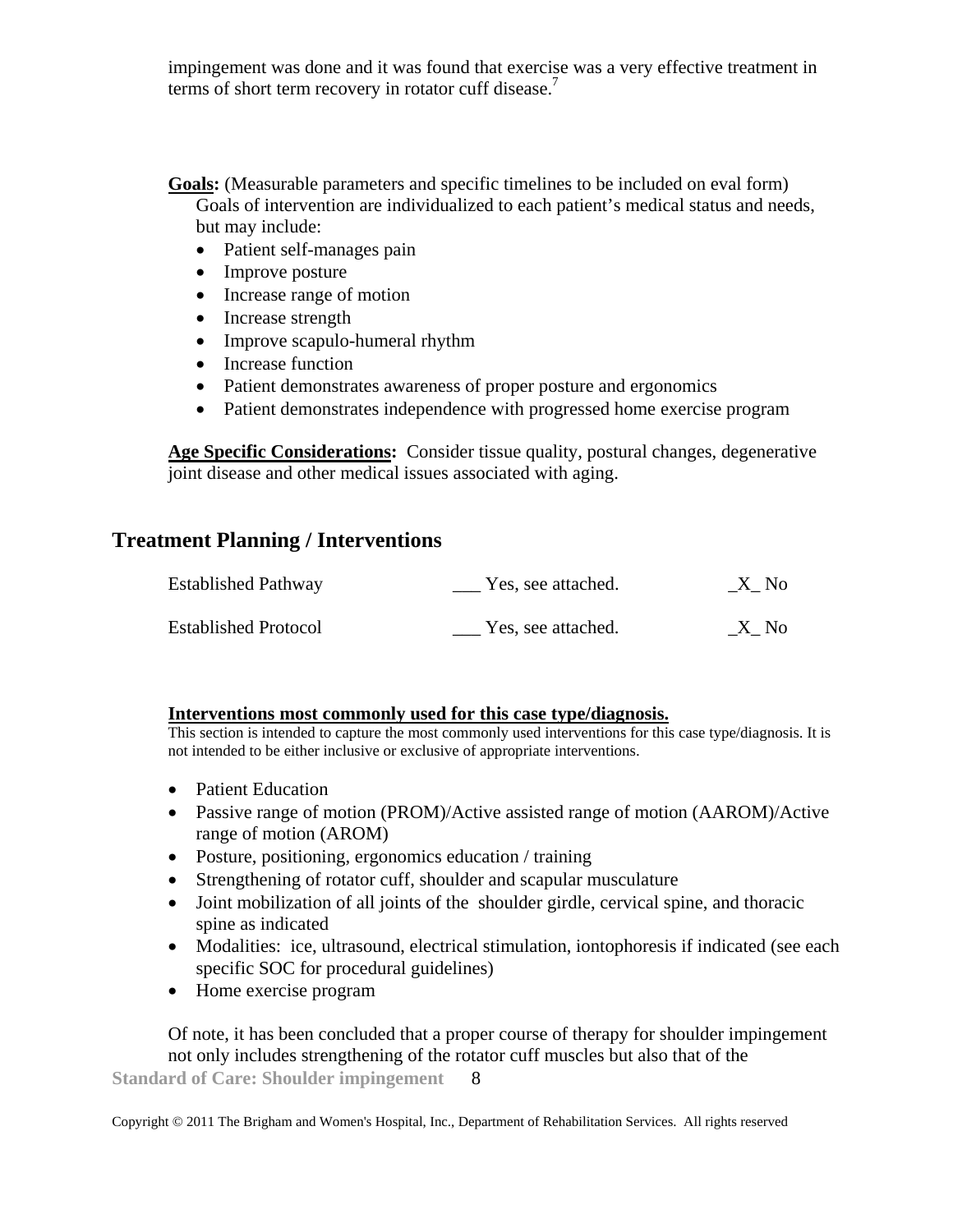surrounding scapular musculature.  $23,17,10$  An increasing amount of literature also demonstrates optimal results with respect to pain, ROM, and function when a course of physical therapy includes not only strengthening, but shoulder joint mobilization.<sup>33, 14</sup> It is also important to note that if inflammation is present, reducing the inflammatory process will be necessary prior to beginning an aggressive strengthening program.

A recent pilot study by Jonsson et al. on painful eccentric training of the shoulder with impingement syndrome yielded promising results on the reduction of pain.  $^{12}$  Given that the study was a pilot study, the sample size was limited to eight subjects with long term shoulder dysfunction suggesting more of a tendinosis process within the rotator cuff. The small sample size limits the interpretation of the results; however, five of seven (one subject was misdiagnosed) subjects withdrew from a list for surgical intervention following completion of the study. 12 Jonsson's eccentric protocol also only addressed the supraspinatus with exercises always being performed within an acceptable level of pain. Weight was increased throughout if exercises became pain free.  $^{12}$ 

When designing a treatment program for a patient with shoulder impingement it is important to consider what type of impingement your patient has. Each subtype of impingement is treated differently. See table 3 below as a quick reference of treatment considerations for the various subtypes of shoulder impingement.

|                               | Primary                                                                                            | Secondary                                                                                                | Internal: Posterior                                                                                       |
|-------------------------------|----------------------------------------------------------------------------------------------------|----------------------------------------------------------------------------------------------------------|-----------------------------------------------------------------------------------------------------------|
| <b>Overall Goal</b>           | Restore rotator cuff<br>muscle balance                                                             | Stability of rotator cuff                                                                                | Restore rotator cuff<br>muscle balance                                                                    |
| <b>Joint Mobility</b>         | Long/short axis<br>distraction mobilizations                                                       | Posterior joint<br>mobilizations                                                                         | Posterior joint<br>mobilization if 180<br>degrees of combined<br>IR/ER are not present                    |
| Stretching<br><b>Focus</b>    | As indicated based on<br>overall tightness                                                         | Posterior capsule                                                                                        | Posterior capsule                                                                                         |
| Strengthening<br><b>Focus</b> | Periscapular as<br>indicated                                                                       | Stabilization exercises<br>in closed chain and<br>periscapular                                           | Periscapular                                                                                              |
| Education                     | Posture, Shoulder<br>mechanics, Activity<br>modification as<br>necessary, General<br>strengthening | Posture, Shoulder<br>mechanics, Activity<br>Modification as<br>necessary, Posterior<br>cuff strenthening | Posture, Shoulder<br>Mechanics, Activity<br>modification as<br>necessary, Posterior<br>cuff strengthening |

 **Table 3.** *Treatment Considerations for the Subtypes of Impingement*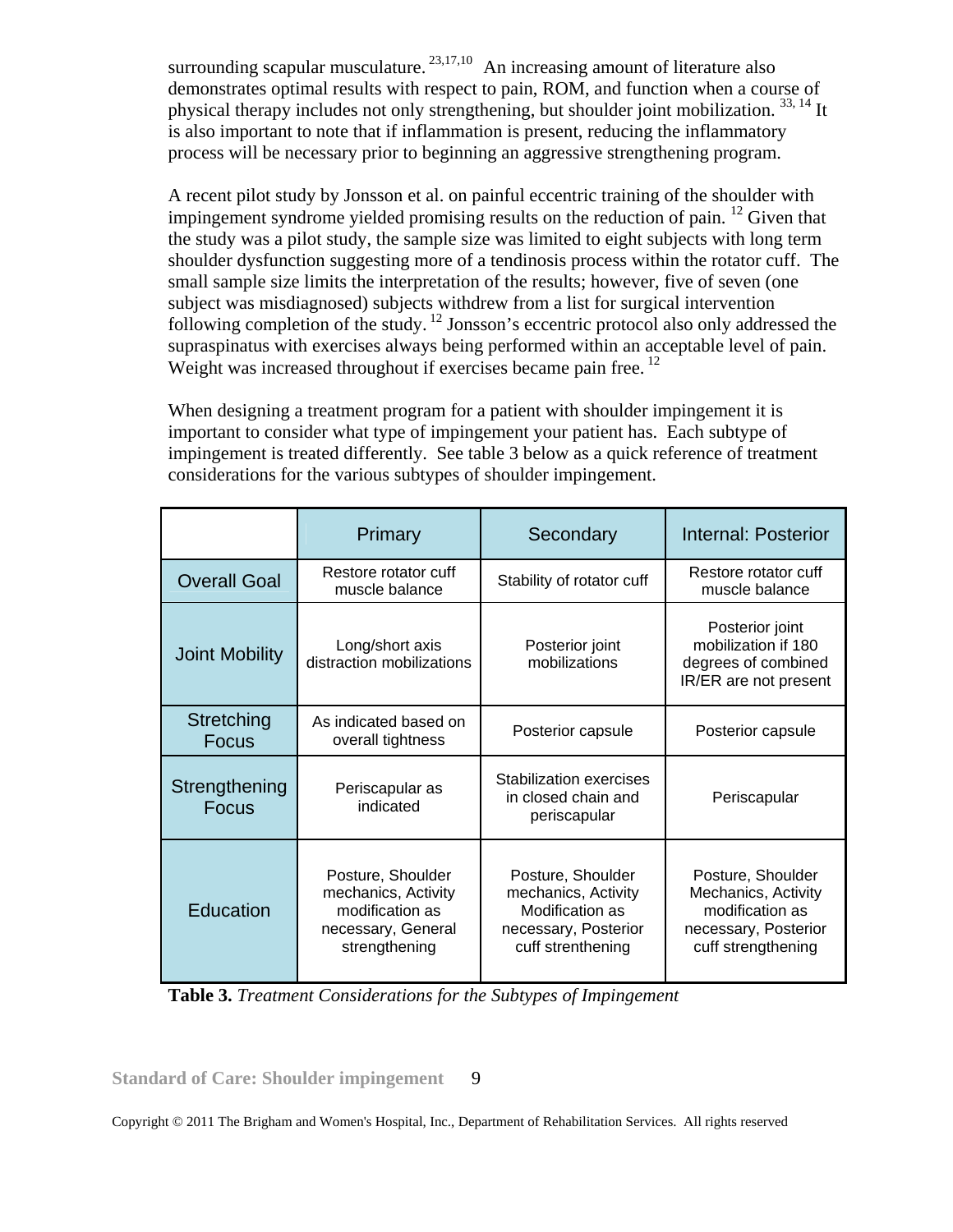#### **Frequency & Duration**: Approximately 1-2x/week for 6-8 weeks

#### **Patient / family education**

- PT findings, role and plan of care
- Postural awareness, ergonomics
- Home Exercise Program
- Self management of pain using positioning and/or modalities
- Etiology of symptoms and how to prevent further flare-ups

**Recommendations and referrals to other providers:** If no improvement, return to referring MD where patient may be referred to an orthopedist.

#### **Re-evaluation**

Standard Time Frame- 30 days or less if appropriate

Other Possible Triggers- Failure to improve, additional co-morbidities, significant change in function or pain level

#### **Discharge Planning**

**Commonly expected outcomes at discharge:** Patient returns to previous level of function with a good knowledge of injury prevention.

**Transfer of Care:** Consult with referring MD if no improvement at re-evaluation. The MD may choose to refer patient to shoulder specialist.

**Patient's discharge instructions:** Continue home exercise program indefinitely to maintain adequate rotator cuff strength, self-management of pain with modalities, and encourage awareness of positioning, posture and ergonomics to decrease possibility of impingement.

**Authors: Joel Fallano, PT Amy Jennings, PT August, 2004** 

Updated: **Reviewed by: Reviewed by: Reviewed by:** 

**Philip Kidd, PT**  $J$ oel Fallano, PT **March, 2011 Reg B. Wilcox III, PT** 

**Standard of Care: Shoulder impingement**  10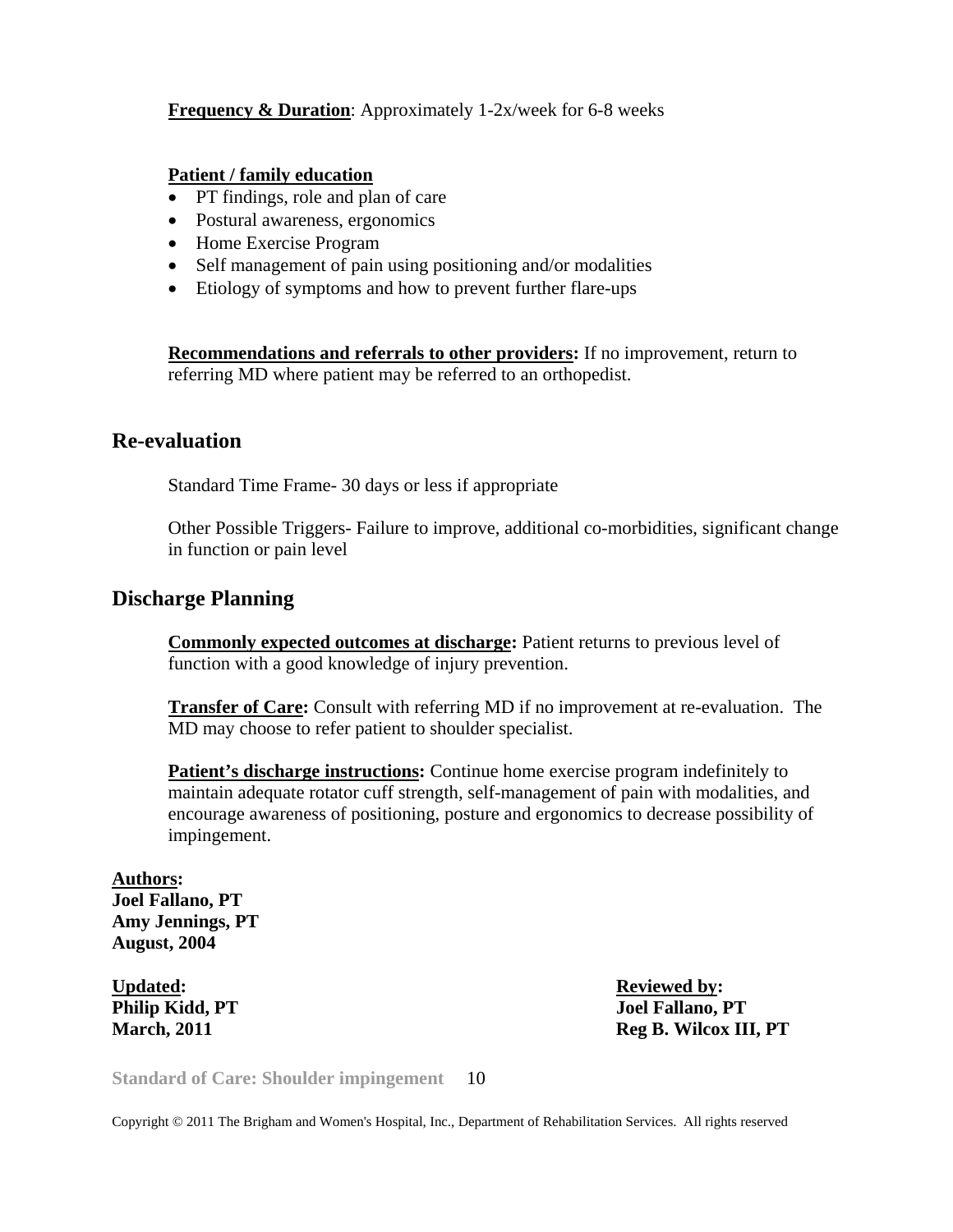# **REFERENCES**

1 Bayne O, Bateman JE. Longterm results of surgical repair of full thickness rotator cuff tears. Surgery of the Shoulder. St Louis, CV Mosby, 1984:167.

2 Beaton D, Richards RR. Assessing the reliability and responsiveness of 5 shoulder questionnaires. J Shoulder Elbow Surg. 1998;7(6):565-572.

3 Beaton DE, Richards RR. Measuring function of the shoulder. A cross-sectional comparison of five questionnaires. J Bone Joint Surg Am. 1996;78(6):882-890.

4 Calis M, Akgun K, Birtane M, Karacan I, Calis H, Tuzun F. Diagnostic values of clinical diagnostic tests in subacromial impingement syndrome. Annals of the Rheumatic Diseases. 2000:59(1):44-7.

5 Codman EA. The pathology of the subacromial bursa and of the supraspinatus tendon. The shoulder: Rupture of the supraspinatus tendon and other lesions in or about the subacromial bursa. (Supp. Ed.); 65-107.

6 Ellenbecker, T. Chapter 1 – Rehabilitation of shoulder impingement: primary, secondary, and internal. Shoulder Rehabilitation: Non-operative Treatment. New York, NY: Thieme Medical Publishers; 2006

7 Green S, Buchbinder R, Hetrick S. Physiotherapy interventions for shoulder pain. Cochrane database of systemic reviews. 2003

8 Hammond G. Complete acromionectomy in the treatment of chronic tendonitis of the shoulder. Journal of Bone and Joint Surgery. 1962:44(A):494-504.

9 Hanchard N, Handoll H. Physical tests for shoulder impingements and local lesions of bursa, tendon, or labrum that may accompany impingement. *Cochrane Database of Systematic Reviews* 2008, Issue 4. Art. No.: CD007427.DOI: 10.1002/14651858.CD007427.

10 Hebert LJ, Moffet H, McFadyen BJ, Dionne CE. Scapular behavior in shoulder impingement syndrome. Archives of Physical Medicine & Rehabilitation. 2002:83(1):60-9.

11 Hertling D, Kessler RM. Chapter 10 – The shoulder and shoulder girdle. Management of common musculoskeletal disorders: Physical therapy principles and methods. Philedelphia, Pennsylvania: JP Lippincott; 1990.

12 Jonsson P, Wahlstrom P. Eccentric training in chronic painful impingement syndrome of the shoulder: results of a pilot study. Knee Surg Sports Traumatol Arthrosc 2006;14:76-81

**Standard of Care: Shoulder impingement**  11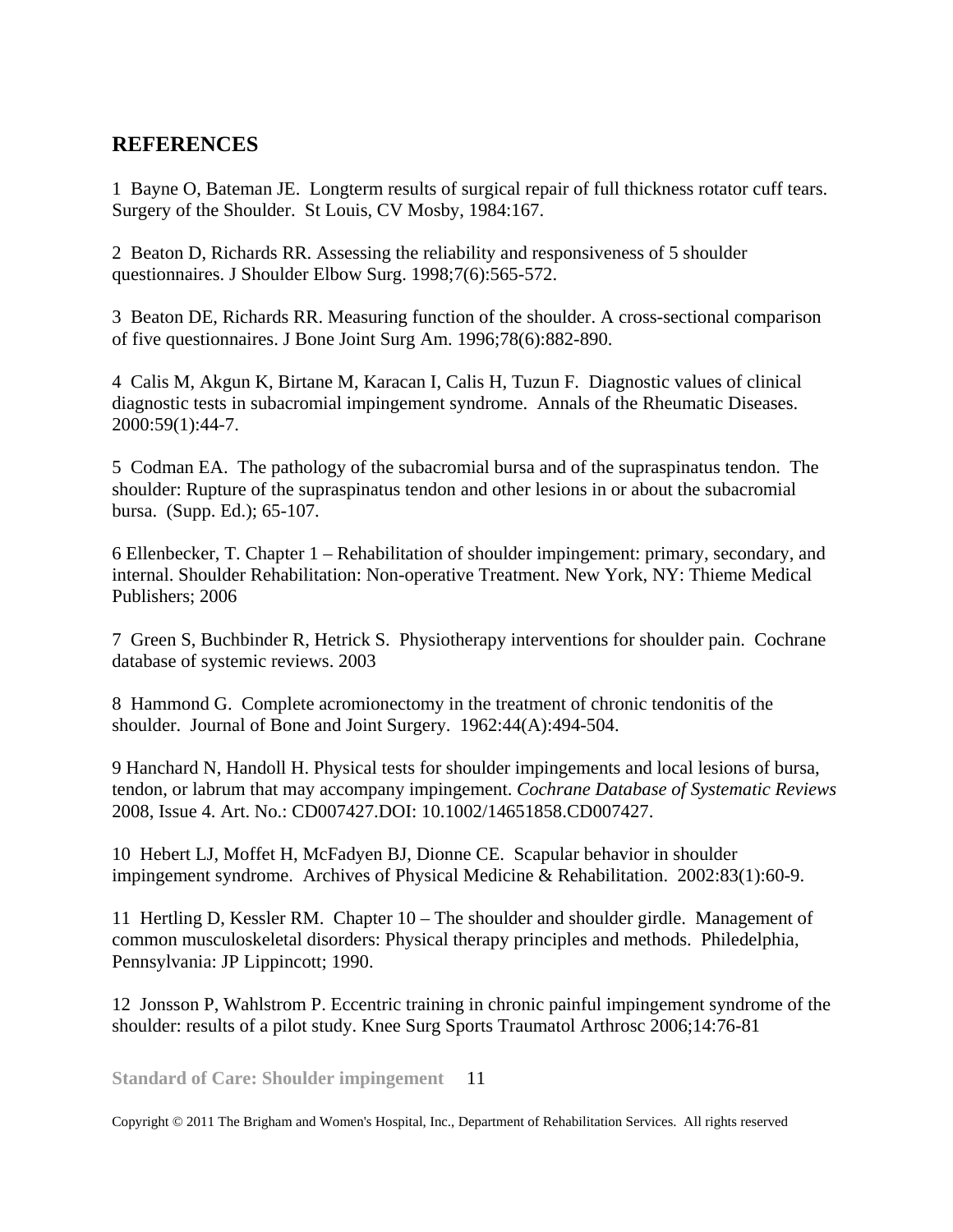13 Kendall FP, Kendall-McCreary E, Provance PG. Chapter 8 – Upper extremity and shoulder girdle strength tests. Muscle testing and function. Baltimore, Maryland: Williams and Williams; 1993.

14 Kuhn JE. Exercise in the treatment of rotator cuff impingement: a systematic review and a synthesized evidence-based rehabilitation protocol. J Shoulder Elbow Surg 2009;18:138-160

15 Lippitt SB, Harryman DT, Matsen FA. A practical tool for evaluating function. The simple shoulder test. In: Matsen FA, Fu FH, Hawkins RJ, editors. The shoulder: a balance of mobility and stability. American Academy of Orthopedic Surgeons. 1993;501-518.

16 Lombardi I, Magri AG, et al. Progressive resistance training in patients with shoulder impingement syndrome: a randomized controlled trial. Arthritis and Rheumatism 2008;59(5):615-622

17 Ludewig PM, Cook TM. Alterations in shoulder kinematics and associated muscle activity in people with symptoms of shoulder impingement. Physical Therapy. 2000:80(3):276-91.

18 MacDonald PB, Clark P, Sutherland K. An analysis of the diagnostic accuracy of the Hawkins and Neer subacromial impingement signs. Journal of Shoulder & Elbow Surgery. 2000:9(4):299-301.

19 Magee DJ. The Shoulder. In: Biblis MM, ed. Orthopedic Physical Assessment*.* 2nd ed. Philadelphia: W.B. Sounders Company; 1992:90-142.

20 Matsen FA,3rd, Antoniou J, Rozencwaig R, Campbell B, Smith KL. Correlates with comfort and function after total shoulder arthroplasty for degenerative joint disease. J Shoulder Elbow Surg. 2000;9(6):465-469.

21 Matsen FA,3rd, Ziegler DW, DeBartolo SE. Patient self-assessment of health status and function in glenohumeral degenerative joint disease. J Shoulder Elbow Surg. 1995;4(5):345-351.

22 Meister K, Andrews JR. Classification and treatment of rotator cuff injuries in the overhead athlete. JOSPT. 1993:18(2): 413-421.

23 Morrison DS, Greenbaum BS, Einhorn A. Shoulder impingement. Orthopedic Clinics of North America. 2000:31(2):285-93.

24 Moseley HF. Ruptures of the rotator cuff. Springfield Ill. Charles C Thomas Publisher, 1952.

25 Neer CS. Anterior acromioplasty for the chronic impingement syndrome in the shoulder. Journal of Bone and Joint Surgery. 1972:54(A):41-50.

26 Neer CS. Impingement lesions. Clinical Orthopedics. 1973:173:70-77.

**Standard of Care: Shoulder impingement**  12